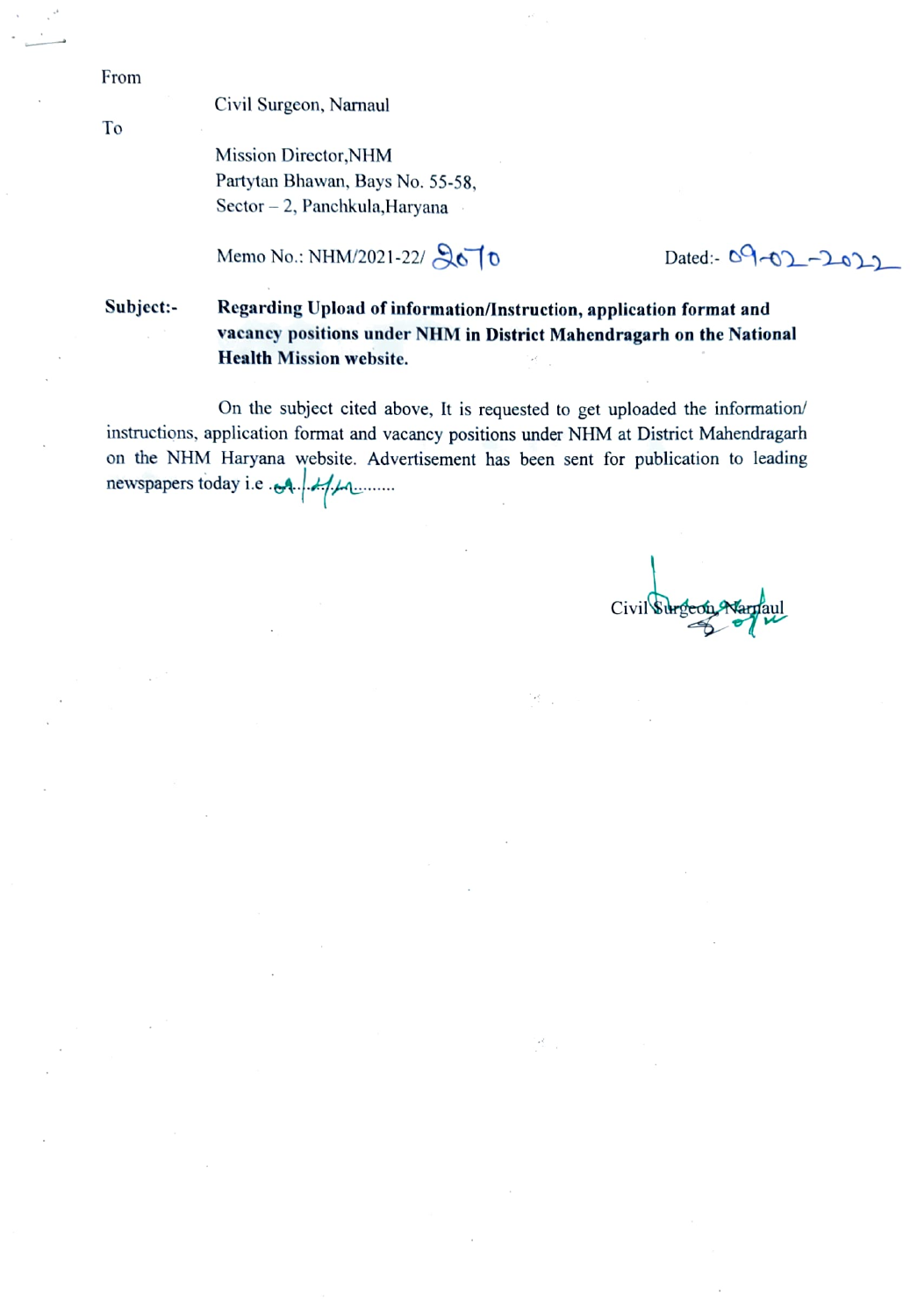## DISTRICT HEALTH & FAMILY WELFARE SOCIETY, NARNAUL

## Advertisement

DHFWS Narnaul invites application for filling up of various vacant posts under various schemes of NHM Programmes in different Health Institutions of District Narnaul, through walk-in- interview purely on contract basis ini 31/03/2022 or as per approval received in NHM Haryana ROP 2021-22, whichever is earlier. The number and details of various posts arc as under:

|                |                                   |                  |             |                                                                                                                                                                                                                                                                                                                                                                               | <b>Functional Pay Structure</b> |            |              | Entry                             | Date of                |
|----------------|-----------------------------------|------------------|-------------|-------------------------------------------------------------------------------------------------------------------------------------------------------------------------------------------------------------------------------------------------------------------------------------------------------------------------------------------------------------------------------|---------------------------------|------------|--------------|-----------------------------------|------------------------|
| Sr.<br>No.     | Name of Post/                     | Programme        | No. of Post | <b>Proposed Qualification</b>                                                                                                                                                                                                                                                                                                                                                 | Name<br>of Pay<br><b>Band</b>   | Pay Band   | Grade<br>Pay | Level<br>Pay/<br>Remune<br>ration | Written &<br>Interview |
|                | Audiologist & Speech<br>Therapist | <b>RBSK/DEIC</b> | 1 (General) | (i) B.A.S.L.P/ B.Sc. (Speech & Hearing)/ B.Sc. ASLP and registered with RCI<br>(ii) Hindi /Sanskrit up to Matric.                                                                                                                                                                                                                                                             | $PB-2$                          | 9300-34800 | 3600         | 13830                             | 14-03-2022             |
| $\overline{2}$ | Psychologist                      | <b>RBSK/DEIC</b> | 1 (General) | (i) M. Phil Clinical Psychology/ M. Phil Rehabilitation Psychology and registered<br>with RCI<br>(ii) Minimum 1 year post qualification experience<br>(iii) Hindi /Sanskrit up to Matric.                                                                                                                                                                                     | $PB-2$                          | 9300-34800 | 4000         | 16090                             | 14-03-2022             |
| 3              | Optometrist                       | <b>RBSK/DEIC</b> | 1 (General) | (i) Degree or Diploma in optometry course from a recognized institution<br>(ii) Two years post qualification experience in related field<br>(iii) Hindi /Sanskrit up to Matric.                                                                                                                                                                                               | $PB-1$<br>$\sim$                | 5200-20200 | 2400         | 9840                              | 14-03-2022             |
| $\overline{4}$ | District Programme<br>Coordinator | <b>NPCDCS</b>    | 1 (General) | <b>Essential:</b><br>(i) MBBS/BDS from institution recognized by MCI/DCI respectively.<br>(ii) Diploma/Master in Public Health/CHA.<br>Experience:<br>(i) At least one year experience of working in health services/public health programme<br>(ii) Working knowledge of operating computers and internet usage                                                              | $PB-2$                          | 9300-34800 | 4600         | 18460                             | 16-03-2022             |
| 5              | Multi Rehabilitation<br>Worker    | <b>NPHCE</b>     | 1 (General) | Essential:<br>$(i)$ 10+2 or equivalent qualification<br>(ii) One and half year certificate course of multi Rehabilitation Worker from a recognized<br>institute<br>(iii) Registered as Rehabilitation personnel under Rehabilitation Council of India Act 1992<br>(iv) Hindi /Sanskrit up to Matric.<br>Desirable:<br>(i) At least 1 year experience of working in a Hospital | $PB-1$                          | 5200-20200 | 1900         | 7580                              | 16-03-2022             |

CixlSurgeon Dy. Civil Surgeon (NHM

Narnaul